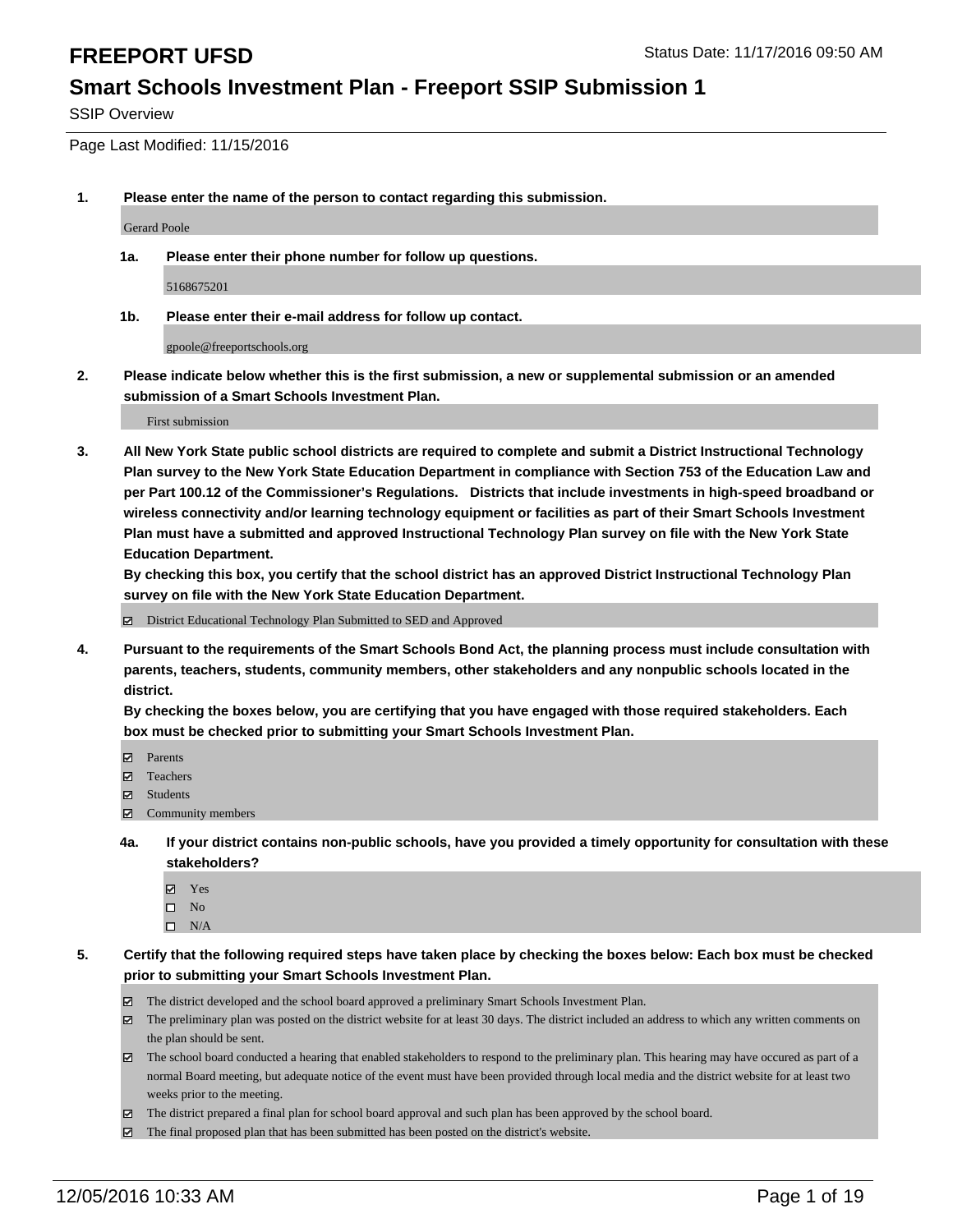SSIP Overview

Page Last Modified: 11/15/2016

**5a. Please upload the proposed Smart Schools Investment Plan (SSIP) that was posted on the district's website, along with any supporting materials. Note that this should be different than your recently submitted Educational Technology Survey. The Final SSIP, as approved by the School Board, should also be posted on the website and remain there during the course of the projects contained therein.**

071216\_FPS-Smart\_Schools\_Investment\_Plan.pdf Smart Schools Investment Plan-Draft 1.pdf

**5b. Enter the webpage address where the final Smart Schools Investment Plan is posted. The Plan should remain posted for the life of the included projects.**

http://www.freeportschools.org/Assets/District\_Documents/071216\_FPS-Smart\_Schools\_Investment\_Plan.pdf

**6. Please enter an estimate of the total number of students and staff that will benefit from this Smart Schools Investment Plan based on the cumulative projects submitted to date.**

6,865

**7. An LEA/School District may partner with one or more other LEA/School Districts to form a consortium to pool Smart Schools Bond Act funds for a project that meets all other Smart School Bond Act requirements. Each school district participating in the consortium will need to file an approved Smart Schools Investment Plan for the project and submit a signed Memorandum of Understanding that sets forth the details of the consortium including the roles of each respective district.**

 $\Box$  The district plans to participate in a consortium to partner with other school district(s) to implement a Smart Schools project.

**8. Please enter the name and 6-digit SED Code for each LEA/School District participating in the Consortium.**

| <b>Partner LEA/District</b> | ISED BEDS Code |
|-----------------------------|----------------|
| (No Response)               | (No Response)  |

**9. Please upload a signed Memorandum of Understanding with all of the participating Consortium partners.**

(No Response)

**10. Your district's Smart Schools Bond Act Allocation is:**

\$5,944,521

**11. Enter the budget sub-allocations by category that you are submitting for approval at this time. If you are not budgeting SSBA funds for a category, please enter 0 (zero.) If the value entered is \$0, you will not be required to complete that survey question.**

|                                       | Sub-           |
|---------------------------------------|----------------|
|                                       | Allocations    |
| School Connectivity                   | 80,000         |
| Connectivity Projects for Communities | l 0            |
| <b>Classroom Technology</b>           | 3,041,089      |
| Pre-Kindergarten Classrooms           | $\overline{0}$ |
| Replace Transportable Classrooms      | $\Omega$       |
| High-Tech Security Features           | $\Omega$       |
| Totals:                               | 3,121,089      |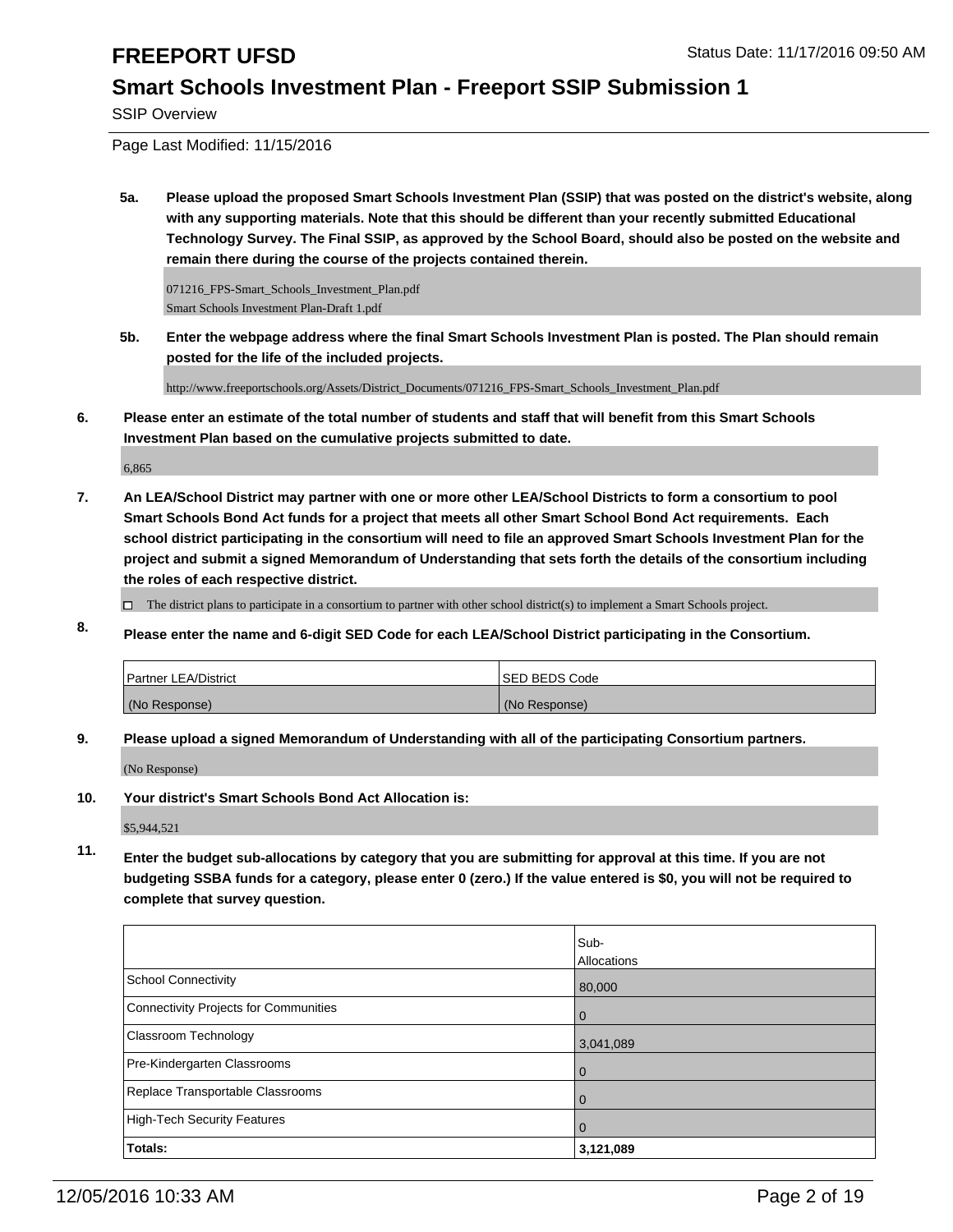School Connectivity

Page Last Modified: 11/15/2016

- **1. In order for students and faculty to receive the maximum benefit from the technology made available under the Smart Schools Bond Act, their school buildings must possess sufficient connectivity infrastructure to ensure that devices can be used during the school day. Smart Schools Investment Plans must demonstrate that:**
	- **sufficient infrastructure that meets the Federal Communications Commission's 100 Mbps per 1,000 students standard currently exists in the buildings where new devices will be deployed, or**
	- **is a planned use of a portion of Smart Schools Bond Act funds, or**
	- **is under development through another funding source.**

**Smart Schools Bond Act funds used for technology infrastructure or classroom technology investments must increase the number of school buildings that meet or exceed the minimum speed standard of 100 Mbps per 1,000 students and staff within 12 months. This standard may be met on either a contracted 24/7 firm service or a "burstable" capability. If the standard is met under the burstable criteria, it must be:**

**1. Specifically codified in a service contract with a provider, and**

**2. Guaranteed to be available to all students and devices as needed, particularly during periods of high demand, such as computer-based testing (CBT) periods.**

### **Please describe how your district already meets or is planning to meet this standard within 12 months of plan submission.**

In August of 2016, the Freeport Public School District increased the Internet bandwidth from 150 Mbps to 400 Mbps. The bandwidth upgrade substantially improves performance in the use of web based technologies that are currently utilized in the district. Beginning July 1, 2017, the District will increase the bandwidth to 700 Mbps. Nassau BOCES has ensured us that we have sufficient infrastructure to support the larger bandwidth requirement, and they will be able to provide the increase in bandwidth service when it is necessary.

### **1a. If a district believes that it will be impossible to meet this standard within 12 months, it may apply for a waiver of this requirement, as described on the Smart Schools website. The waiver must be filed and approved by SED prior to submitting this survey.**

By checking this box, you are certifying that the school district has an approved waiver of this requirement on file with the New York State Education Department.

## **2. Connectivity Speed Calculator (Required)**

|                         | Number of<br>Students | Multiply by<br>100 Kbps | Divide by 1000 Current Speed<br>to Convert to<br>Required<br>Speed in Mb | l in Mb | Expected<br>Speed to be<br>Attained Within   Required<br>12 Months | Expected Date<br>l When<br>Speed Will be<br>l Met |
|-------------------------|-----------------------|-------------------------|--------------------------------------------------------------------------|---------|--------------------------------------------------------------------|---------------------------------------------------|
| <b>Calculated Speed</b> | 6.865                 | 686,500                 | 686.5                                                                    | 400     | 700                                                                | July 1, 2017                                      |

### **3. Describe how you intend to use Smart Schools Bond Act funds for high-speed broadband and/or wireless connectivity projects in school buildings.**

Freeport Schools continues to provide our school community with resources that improve teaching, learning, productivity, communication, and collaboration. We have created an extensive technology plan that utilizes the SSBA funds to take advantage of the opportunities that are emerging and evolving from mobile technology. We are integrating applicable tools to support teaching and learning. We recently invested heavily in our network infrastructure to create a state-of –the-art Network environment. Since we have invested in our infrastructure, we plan to use a portion of our Smart Schools Bond Act allocated funds to acquire technology tools and devices to make them available for teachers and students. We also intend to use a portion of our Smart Schools Bond Act allocated funds to replace aging electronic whiteboard equipment. This equipment is nearing end of life and replacements are necessary. The allocated expenditure in this area is for the installation of the devices listed above.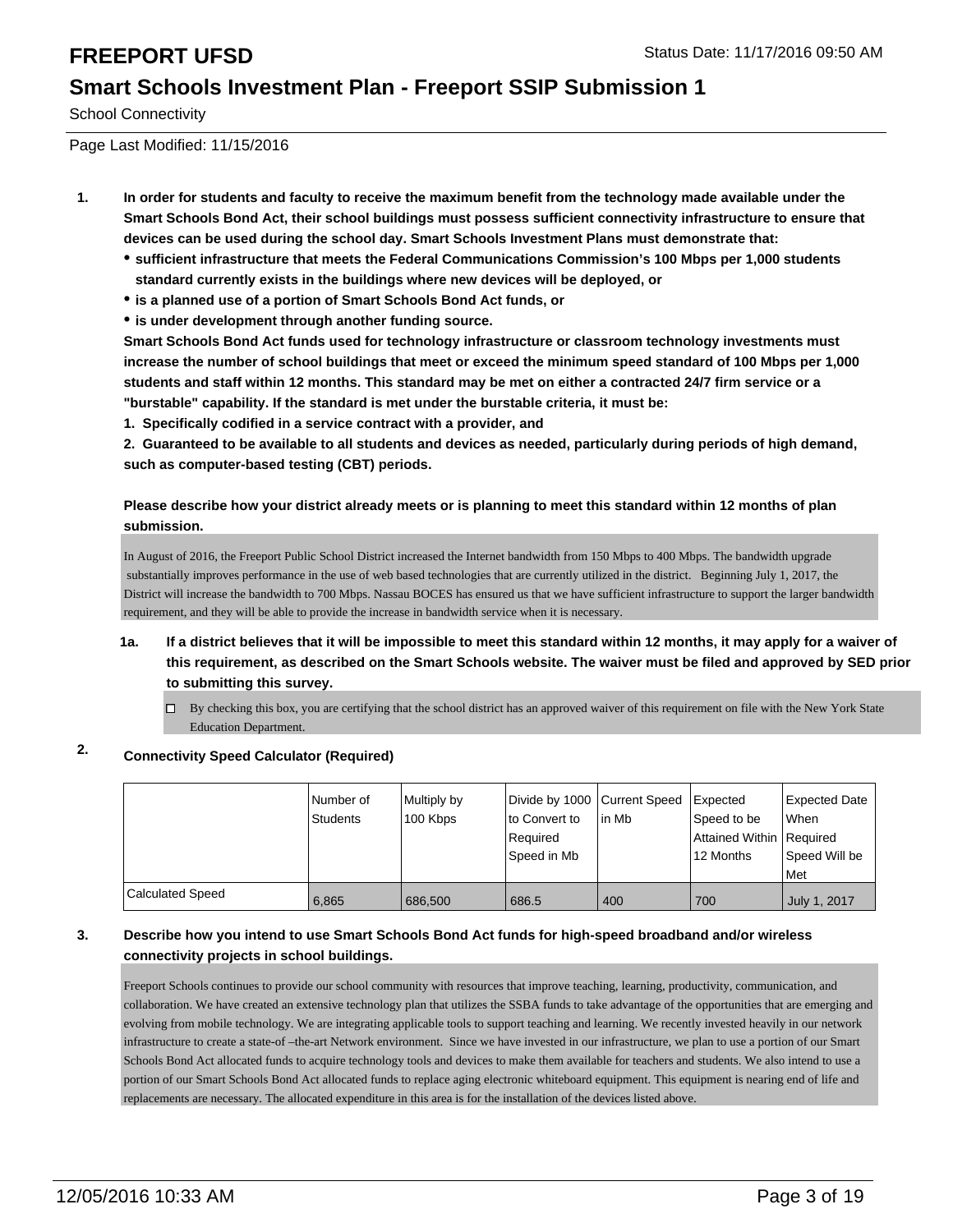School Connectivity

### Page Last Modified: 11/15/2016

**4. Describe the linkage between the district's District Instructional Technology Plan and the proposed projects. (There should be a link between your response to this question and your response to Question 1 in Part E. Curriculum and Instruction "What are the district's plans to use digital connectivity and technology to improve teaching and learning?)**

In our Instructional Technology Plan Survey we explain that we need to update classrooms with access to technology and tools to support teaching and learning with digital connectivity. We have begun our 1-1 computer model that utilizes laptops and tablets in order to strengthen student's 21st Century technology skills, and to facilitate the acquisition of College and Career Readiness Skills, assist students in mastering the Common Core Learning Standards, enhance differentiated instruction, expand learning beyond the classroom, and increase the educational opportunities for ELL and SWD students.

Our proposed projects will utilize a portion of the Smart Schools Bond Act allocated funds to implement our vision, and provide for future success of our instructional technology programs by ensuring the availability of computing devices/tools within the district as well as updated projection devices.

**5. If the district wishes to have students and staff access the Internet from wireless devices within the school building, or in close proximity to it, it must first ensure that it has a robust Wi-Fi network in place that has sufficient bandwidth to meet user demand.**

### **Please describe how you have quantified this demand and how you plan to meet this demand.**

The district is working to create seamless instructional environments in which teachers and students can easily select and utilize technology devices for learning, collaboration, critical thinking and creativity. This includes new opportunities for English language Learners and Students with Disabilities to better leverage technology for improvement and support. The addition of interactive boards, iPads, and chrome-book laptops will move the District to a 1:1 device to student ratio.

Prior to our 1-1 initiative and Google Chromebook deployments, all school buildings' and their wireless networks are being upgraded to ensure that our teachers and students can use these devices to support teaching and learning. The district is on schedule to have all wireless networks adequately upgraded to support our planned device projects with the addition of new cabling and wireless access points. We also have contracted for an increase in our Internet Bo-Tie network with Nassau BOCES and wireless access points will be installed in every classroom, cafeteria, and most office spaces.

**6. As indicated on Page 5 of the guidance, the Office of Facilities Planning will have to conduct a preliminary review of all capital projects, including connectivity projects.**

**Please indicate on a separate row each project number given to you by the Office of Facilities Planning.**

| <b>Project Number</b> |  |
|-----------------------|--|
| 28-02-09-03-7-999-BA1 |  |

**7. Certain high-tech security and connectivity infrastructure projects may be eligible for an expedited review process as determined by the Office of Facilities Planning.**

### **Was your project deemed eligible for streamlined review?**

Yes

**7a. Districts that choose the Streamlined Review Process will be required to certify that they have reviewed all installations with their licensed architect or engineer of record and provide that person's name and license number. The licensed professional must review the products and proposed method of installation prior to implementation and review the work during and after completion in order to affirm that the work was codecompliant, if requested.**

I certify that I have reviewed all installations with a licensed architect or engineer of record.

**8. Include the name and license number of the architect or engineer of record.**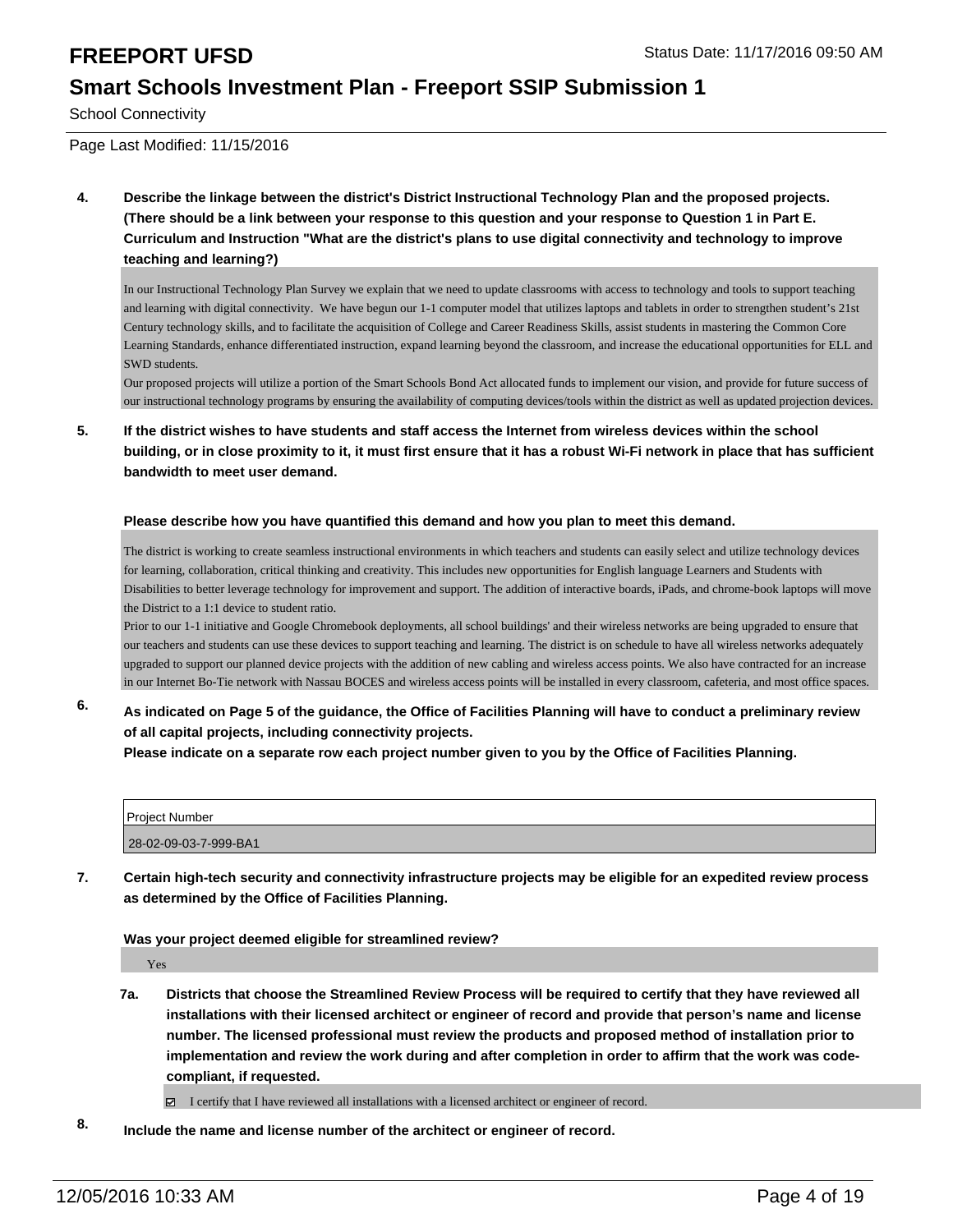School Connectivity

Page Last Modified: 11/15/2016

| <sup>1</sup> Name                      | License Number |
|----------------------------------------|----------------|
| Mark Design Studios Architecture, P.C. | 33516          |

**9. If you are submitting an allocation for School Connectivity complete this table. Note that the calculated Total at the bottom of the table must equal the Total allocation for this category that you entered in the SSIP Overview overall budget.** 

|                                            | Sub-          |
|--------------------------------------------|---------------|
|                                            | Allocation    |
| Network/Access Costs                       | (No Response) |
| <b>Outside Plant Costs</b>                 | (No Response) |
| School Internal Connections and Components | (No Response) |
| <b>Professional Services</b>               | (No Response) |
| Testing                                    | (No Response) |
| <b>Other Upfront Costs</b>                 | (No Response) |
| <b>Other Costs</b>                         | 80,000        |
| Totals:                                    | 80,000        |

**10. Please detail the type, quantity, per unit cost and total cost of the eligible items under each sub-category. This is especially important for any expenditures listed under the "Other" category. All expenditures must be eligible for tax-exempt financing to be reimbursed through the SSBA. Sufficient detail must be provided so that we can verify this is the case. If you have any questions, please contact us directly through smartschools@nysed.gov. NOTE: Wireless Access Points should be included in this category, not under Classroom Educational Technology, except those that will be loaned/purchased for nonpublic schools.**

| Select the allowable expenditure | Item to be purchased                  | Quantity | Cost per Item | <b>Total Cost</b> |
|----------------------------------|---------------------------------------|----------|---------------|-------------------|
| type.                            |                                       |          |               |                   |
| Repeat to add another item under |                                       |          |               |                   |
| each type.                       |                                       |          |               |                   |
| <b>Other Costs</b>               | Installation of 80 Sharp Aguos Boards | -80      | 1.000         | 80,000            |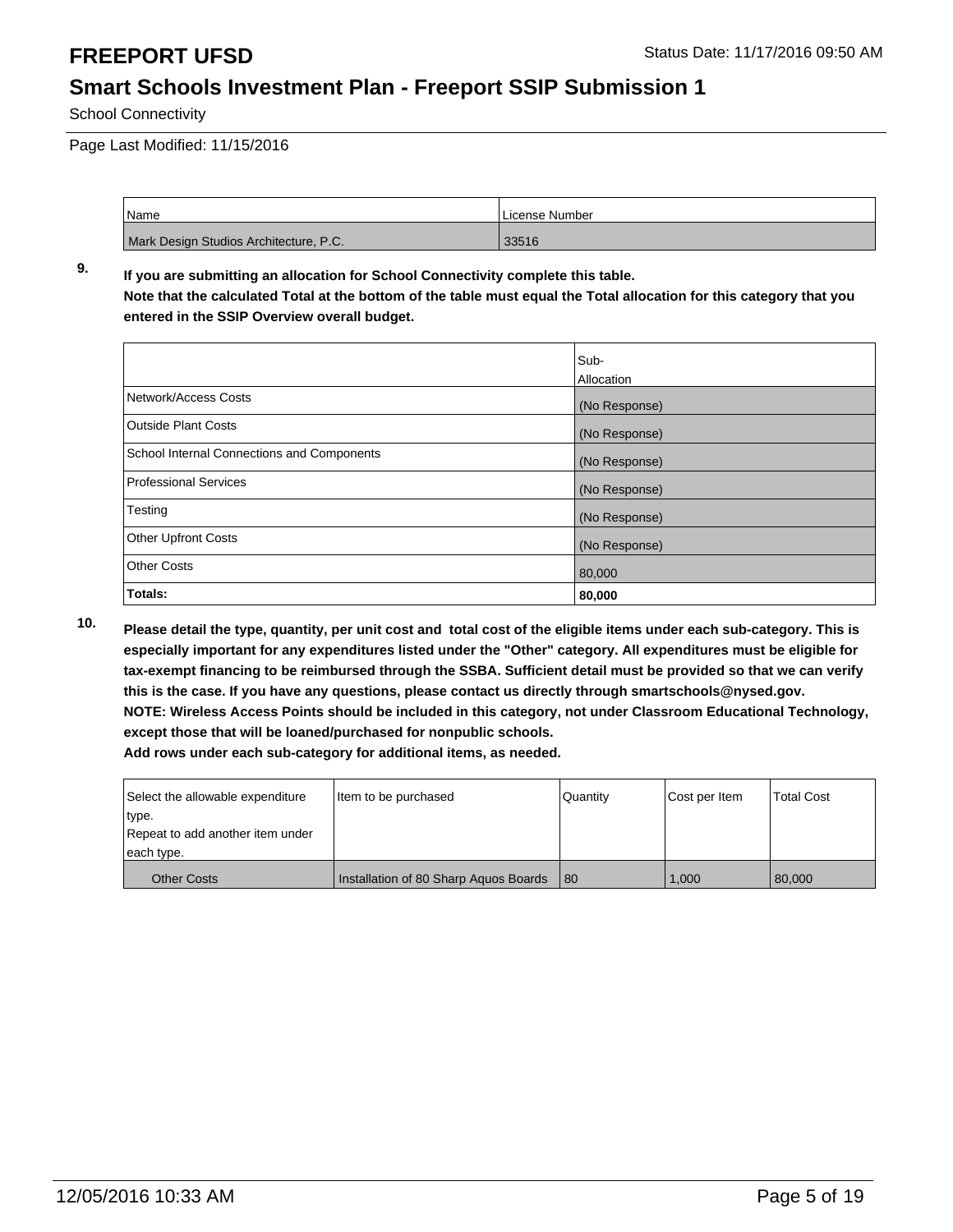Community Connectivity (Broadband and Wireless)

Page Last Modified: 11/01/2016

**1. Describe how you intend to use Smart Schools Bond Act funds for high-speed broadband and/or wireless connectivity projects in the community.**

(No Response)

**2. Please describe how the proposed project(s) will promote student achievement and increase student and/or staff access to the Internet in a manner that enhances student learning and/or instruction outside of the school day and/or school building.**

(No Response)

**3. Community connectivity projects must comply with all the necessary local building codes and regulations (building and related permits are not required prior to plan submission).**

 $\Box$  I certify that we will comply with all the necessary local building codes and regulations.

**4. Please describe the physical location of the proposed investment.**

(No Response)

**5. Please provide the initial list of partners participating in the Community Connectivity Broadband Project, along with their Federal Tax Identification (Employer Identification) number.**

| <b>Project Partners</b> | Federal ID #  |
|-------------------------|---------------|
| (No Response)           | (No Response) |

**6. If you are submitting an allocation for Community Connectivity, complete this table. Note that the calculated Total at the bottom of the table must equal the Total allocation for this category that you entered in the SSIP Overview overall budget.**

|                                    | Sub-Allocation |
|------------------------------------|----------------|
| Network/Access Costs               | (No Response)  |
| <b>Outside Plant Costs</b>         | (No Response)  |
| <b>Tower Costs</b>                 | (No Response)  |
| <b>Customer Premises Equipment</b> | (No Response)  |
| <b>Professional Services</b>       | (No Response)  |
| Testing                            | (No Response)  |
| <b>Other Upfront Costs</b>         | (No Response)  |
| <b>Other Costs</b>                 | (No Response)  |
| Totals:                            | 0              |

**7. Please detail the type, quantity, per unit cost and total cost of the eligible items under each sub-category. This is especially important for any expenditures listed under the "Other" category. All expenditures must be capital-bond eligible to be reimbursed through the SSBA. If you have any questions, please contact us directly through smartschools@nysed.gov.**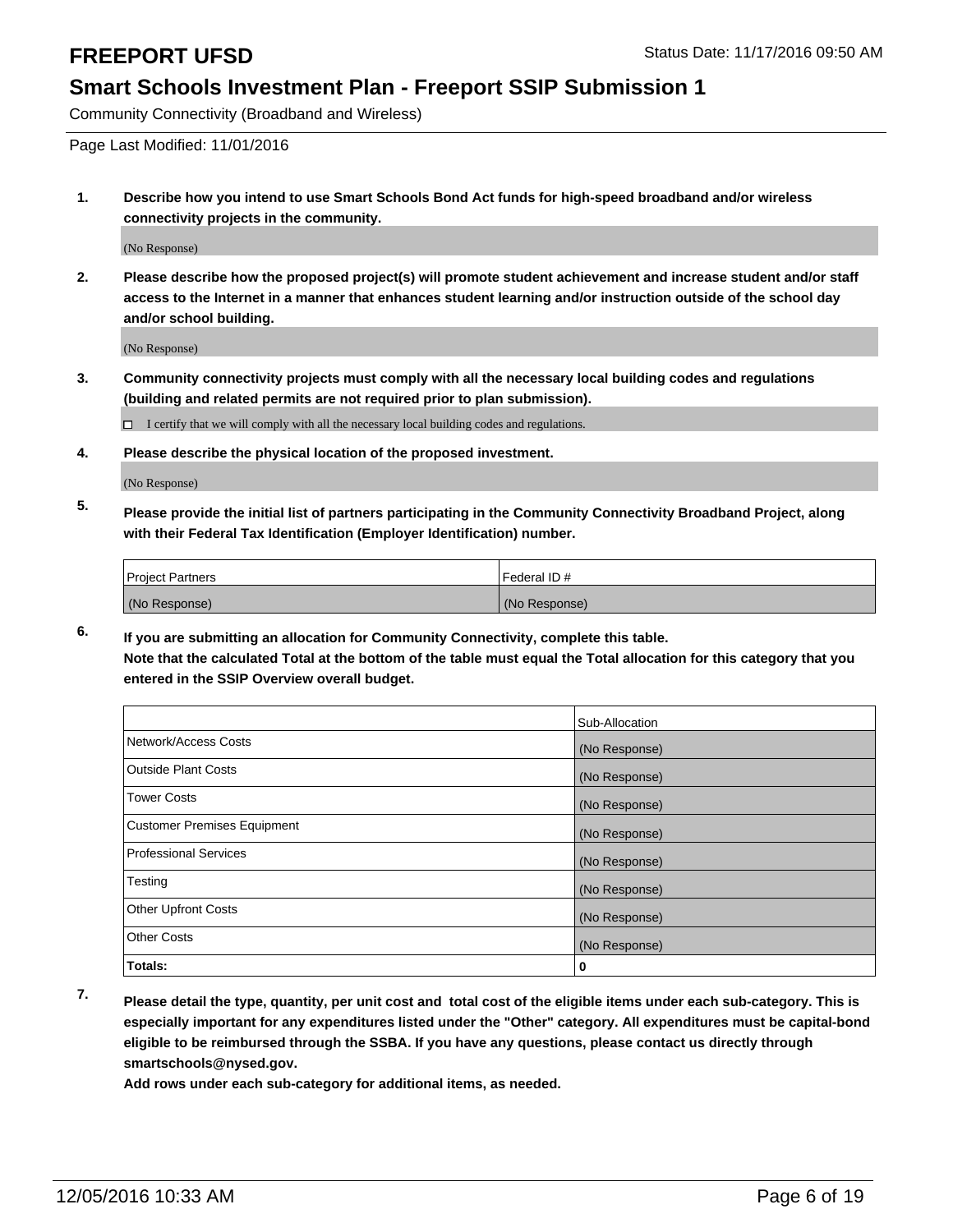# **Smart Schools Investment Plan - Freeport SSIP Submission 1**

Community Connectivity (Broadband and Wireless)

Page Last Modified: 11/01/2016

| Select the allowable expenditure | litem to be purchased | Quantity      | Cost per Item | <b>Total Cost</b> |
|----------------------------------|-----------------------|---------------|---------------|-------------------|
| type.                            |                       |               |               |                   |
| Repeat to add another item under |                       |               |               |                   |
| each type.                       |                       |               |               |                   |
| (No Response)                    | (No Response)         | (No Response) | (No Response) | (No Response)     |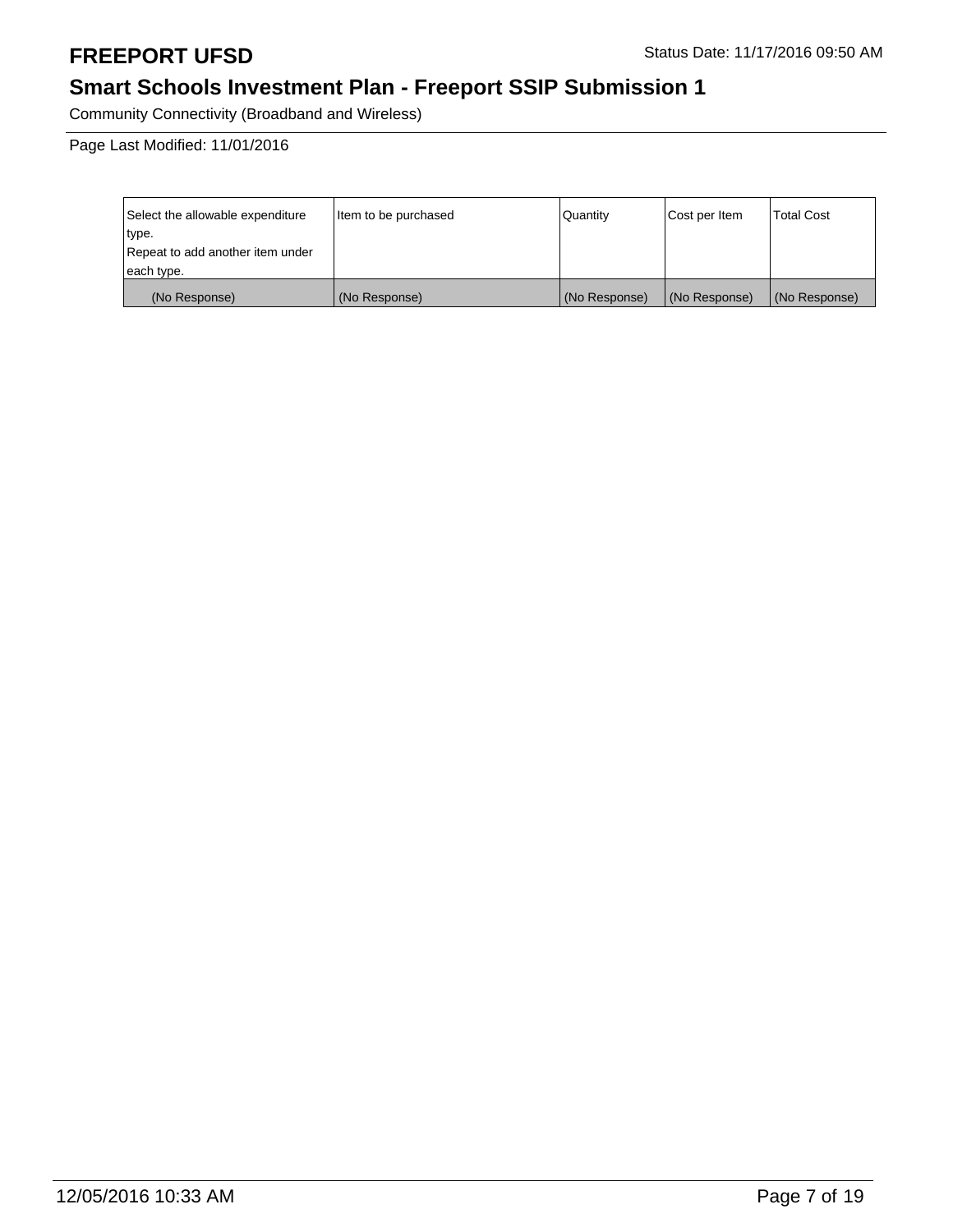Classroom Learning Technology

Page Last Modified: 11/15/2016

**1. In order for students and faculty to receive the maximum benefit from the technology made available under the Smart Schools Bond Act, their school buildings must possess sufficient connectivity infrastructure to ensure that devices can be used during the school day. Smart Schools Investment Plans must demonstrate that sufficient infrastructure that meets the Federal Communications Commission's 100 Mbps per 1,000 students standard currently exists in the buildings where new devices will be deployed, or is a planned use of a portion of Smart Schools Bond Act funds, or is under development through another funding source.**

**Smart Schools Bond Act funds used for technology infrastructure or classroom technology investments must increase the number of school buildings that meet or exceed the minimum speed standard of 100 Mbps per 1,000 students and staff within 12 months. This standard may be met on either a contracted 24/7 firm service or a "burstable" capability. If the standard is met under the burstable criteria, it must be:**

**1. Specifically codified in a service contract with a provider, and**

**2. Guaranteed to be available to all students and devices as needed, particularly during periods of high demand, such as computer-based testing (CBT) periods.**

**Please describe how your district already meets or is planning to meet this standard within 12 months of plan submission.**

In August of 2016, the Freeport Public School District increased the Internet bandwidth from 150 Mbps, to 400 Mbps. The bandwidth upgrade substantially improves performance in the use of web based technologies that are currently utilized in the district. Beginning July 1, 2017, the District will increase bandwidth to 700 Mbps. Nassau BOCES has ensured us that we have sufficient infrastructure to support the larger bandwidth requirement and that they will be able to provide the increase in bandwidth service when it is necessary.

- **1a. If a district believes that it will be impossible to meet this standard within 12 months, it may apply for a waiver of this requirement, as described on the Smart Schools website. The waiver must be filed and approved by SED prior to submitting this survey.**
	- $\Box$ By checking this box, you are certifying that the school district has an approved waiver of this requirement on file with the New York State Education Department.

### **2. Connectivity Speed Calculator (Required)**

|                         | Number of<br>Students | Multiply by<br>100 Kbps | Divide by 1000 Current Speed<br>to Convert to<br>Reauired<br>Speed in Mb | lin Mb | <b>I</b> Expected<br>Speed to be<br>Attained Within   Required<br>12 Months | Expected Date<br>l When<br>Speed Will be<br>Met |
|-------------------------|-----------------------|-------------------------|--------------------------------------------------------------------------|--------|-----------------------------------------------------------------------------|-------------------------------------------------|
| <b>Calculated Speed</b> | 6,865                 | 686,500                 | 686.5                                                                    | 400    | 700                                                                         | July 1, 2017                                    |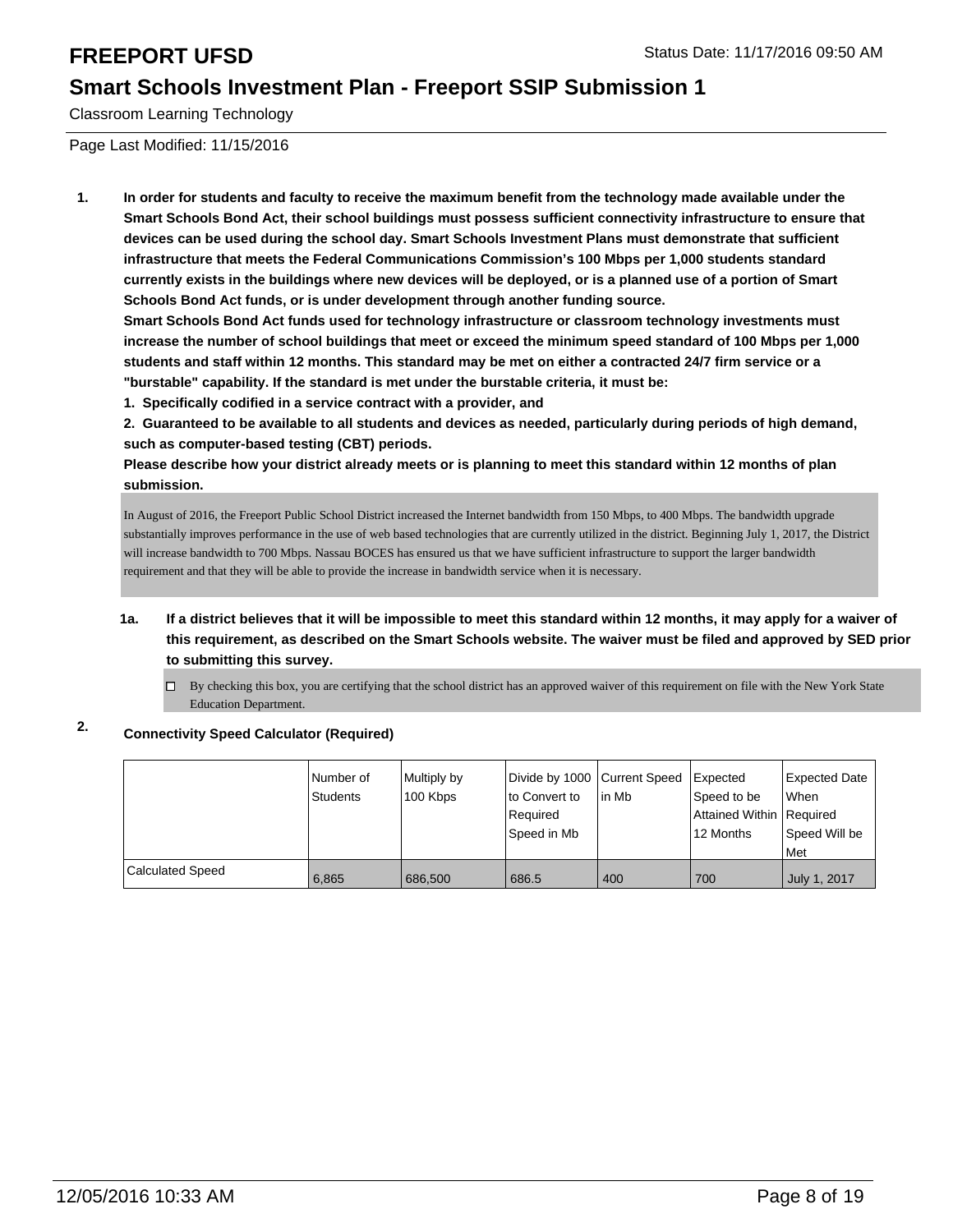Classroom Learning Technology

Page Last Modified: 11/15/2016

**3. If the district wishes to have students and staff access the Internet from wireless devices within the school building, or in close proximity to it, it must first ensure that it has a robust Wi-Fi network in place that has sufficient bandwidth to meet user demand.**

**Please describe how you have quantified this demand and how you plan to meet this demand.**

Over the past year Freeport Public Schools has installed ten new gigabit network switches in all of our 8 buildings. An analysis of our current bandwidth usage on a daily basis indicates a maximum usage of about 110 MB on a typical instructional day. The District will expand the bandwidth access to 400MB for the 2016-17 school year with the capacity to subscribe to higher bandwidth at any time to actual usage needs in the District through the Nassau BOCES Bo-Tie system. The bandwidth will be increased to 700MB beginning July 1, 2017. This will increase the high-speed Internet access in the District to sufficiently meet the growing needs of students and teachers created through the addition of instructional technology devices. The District is also currently undertaking the following projects to further provide robust Wi-Fi network. In July and August of 2016, we are replacing seven older servers with four brand-new servers. The four new servers will supplant the work of the original seven and include excess capacity to utilize for the additional devices and usage of the technology infrastructure. The new servers will ensure much faster service in our data systems and across our network. All new servers will be up and functioning by the end of August 2016. Our current network cable will be replaced with new fiber cable in all buildings by August 2016. A survey was conducted in our buildings last year for wireless access. As a result, the installation of 500 additional Wi-Fi upgrades throughout the district will be completed in the fall of 2016. Our internal infrastructure will be well suited to provide a robust Wi-Fi network with sufficient bandwidth for the proposed increases in educational technology through the Smart Schools Bond Act.

**4. All New York State public school districts are required to complete and submit an Instructional Technology Plan survey to the New York State Education Department in compliance with Section 753 of the Education Law and per Part 100.12 of the Commissioner's Regulations.**

**Districts that include educational technology purchases as part of their Smart Schools Investment Plan must have a submitted and approved Instructional Technology Plan survey on file with the New York State Education Department.**

- By checking this box, you are certifying that the school district has an approved Instructional Technology Plan survey on file with the New York State Education Department.
- **5. Describe the devices you intend to purchase and their compatibility with existing or planned platforms or systems. Specifically address the adequacy of each facility's electrical, HVAC and other infrastructure necessary to install and support the operation of the planned technology.**

Freeport Public Schools intends to purchase a variety of instructional technology devices to enhance our current instructional programs and to add new opportunities for students. Freeport Public schools will be purchasing new interactive smart boards in order to continue to provide this classroom technology to all learning spaces and expand access to new spaces. Currently the District provides SMART Boards and Sharp Interactive Monitors. The District intends to move forward with Sharp Interactive Boards of varying sizes depending on the needs of the learning space. The interactive boards will be installed in new classrooms and be used to replace outdated interactive boards that are beginning to fail. The District also plans to purchase chrome books, chrome book charging carts, i-Pads, and i-pad charging carts. The District currently has the platforms and systems in place for chrome books and i-pads and will utilize those systems to implement the additional devices. In year 1 the District will be purchasing multiple classroom setups on carts of i-pads and chrome books to support teacher learning and increase student access K-12. The majority of the devices will be purchased in year 2 and year 3 of our implementation plan and will be 1-1 student devices which will have a minimal impact on District infrastructure. The District completed an infrastructure survey this spring and has adequate systems and electrical capacity for the increased charging carts and devices to be implemented over the implementation of our Smart School Investment Plan.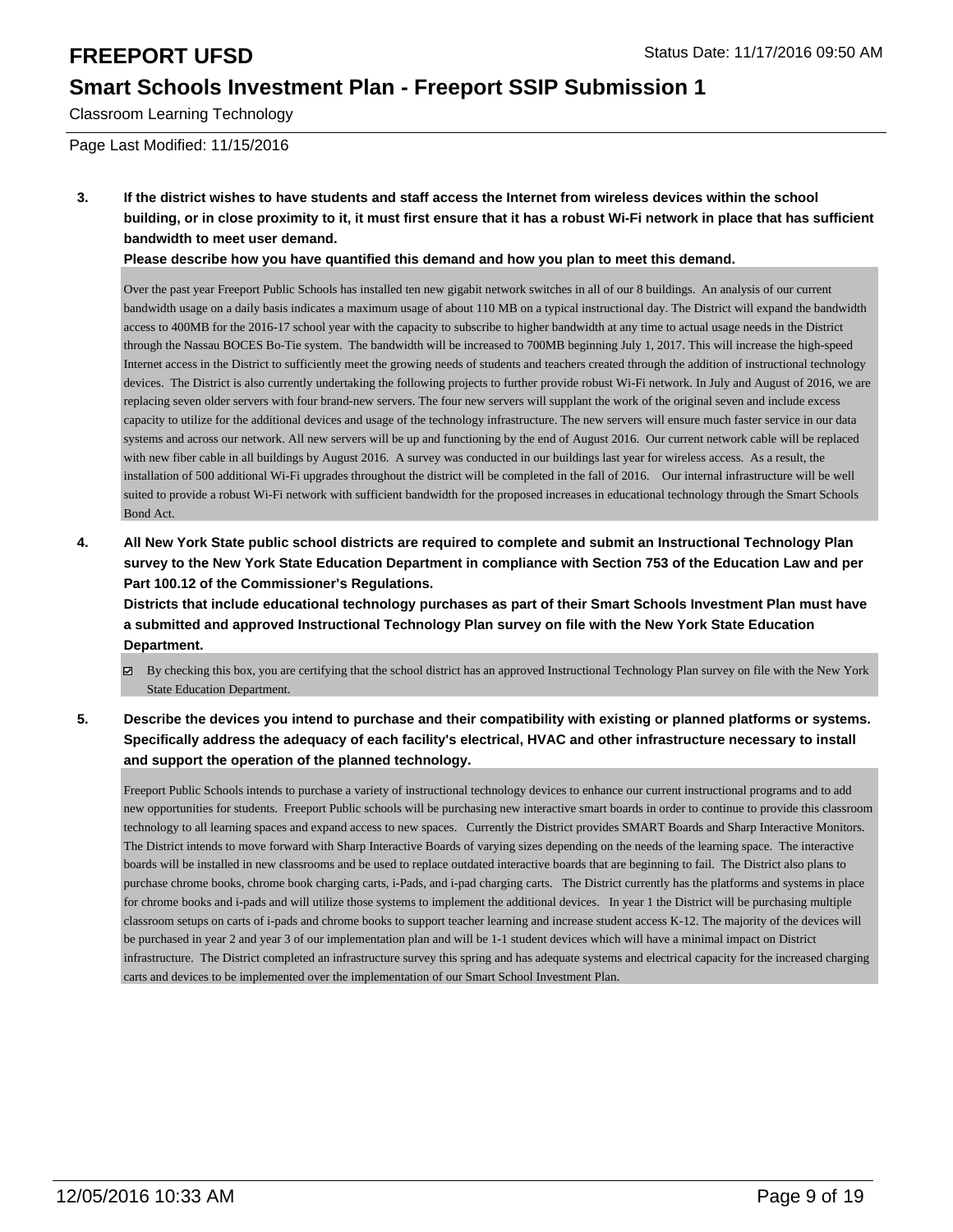Classroom Learning Technology

Page Last Modified: 11/15/2016

- **6. Describe how the proposed technology purchases will:**
	- **> enhance differentiated instruction;**
	- **> expand student learning inside and outside the classroom;**
	- **> benefit students with disabilities and English language learners; and**
	- **> contribute to the reduction of other learning gaps that have been identified within the district.**

**The expectation is that districts will place a priority on addressing the needs of students who struggle to succeed in a rigorous curriculum. Responses in this section should specifically address this concern and align with the district's Instructional Technology Plan (in particular Question 2 of E. Curriculum and Instruction: "Does the district's instructional technology plan address the needs of students with disabilities to ensure equitable access to instruction, materials and assessments?" and Question 3 of the same section: "Does the district's instructional technology plan address the provision of assistive technology specifically for students with disabilities to ensure access to and participation in the general curriculum?"**

Freeport Public Schools believes all learners need to be supported by technology. This includes special education students, English language Learners as well as regular education students. A goal of the Freeport School District is to integrate technology throughout the curriculum and personalize learning in order to support student achievement of state standards in all subject areas; accommodate different styles, intelligences and abilities; address cognitive, affective, and psychomotor learning; and enhance the creative problem-solving and critical thinking dimensions of learning for all students. Additional classroom technology will be utilized to close the learning gaps of all of our high needs students on state and local assessments. A goal of the Freeport School District is to ensure that students with disabilities have access to and can participate in the general curriculum. The additional devices provided through the Smart Schools Bond Act will provide greater access to students with disabilities and English Language Learners. The devices will support greater differentiated instruction through increased student access to adaptive technology, interactive boards such as Smart Boards/large monitors, visual capture devices, web-based instructional delivery systems, research-based software for classrooms, as well as labs and library media centers to meet student needs. The District currently subscribes to a multitude of software applications designed to improve the performance of students with disabilities that are adaptive and can be specifically tailored to address the needs of individuals. In addition the District has begun to implement the Universal Design for Learning principles into special education instruction. This program designed to create and support individual learning programs for students will be greatly enhanced by the implementation of a 1-1 model for students at home and in school and the expansion of student access to devices in grades K-5. The 1-1 program planned for all students in grades 5-12 will begin in the 2017-18 school year. Student devices will be "2 in 1" devices which will allow students to use the device as a tablet or a laptop depending on need. The devices will also be able to be adjusted to multiple physical settings so that students may use them standing or sitting as needed. The increased devices will also support our English language Learners by giving them greater access to web based translation programs, language support software and bilingual digital curriculum modules currently subscribed to by the District. The devices will help to make the content of lessons more comprehensible for students by providing parallel access to classroom content through the use of interactive whiteboard lessons, teacher websites, and interactive voting devices that can provide immediate student feedback and assessments. Also when language ability is not equivalent to a student's receptive vocabulary and content knowledge, students can demonstrate their understanding of learning objectives in alternate methods through the use of software applications such as Prezi, Powerpoint, Photostory, and Glogster, to express themselves both with visuals and in writing. The District also subscribes to online tutoring services and web based credit recovery programs. Additional devices will support additional students in those programs at home and in school. The devices will also increase the Districts ability to track and progress monitor the performance of all students through computer based testing which identifies for instructors student growth and gaps thereby facilitating the development of learning targets and instructional plans for individual students. The devices are also a resource for delivering mixed media presentations and providing accessing classroom content through the use of interactive whiteboard lessons, teacher websites, and interactive voting devices that can provide immediate student feedback and assessments.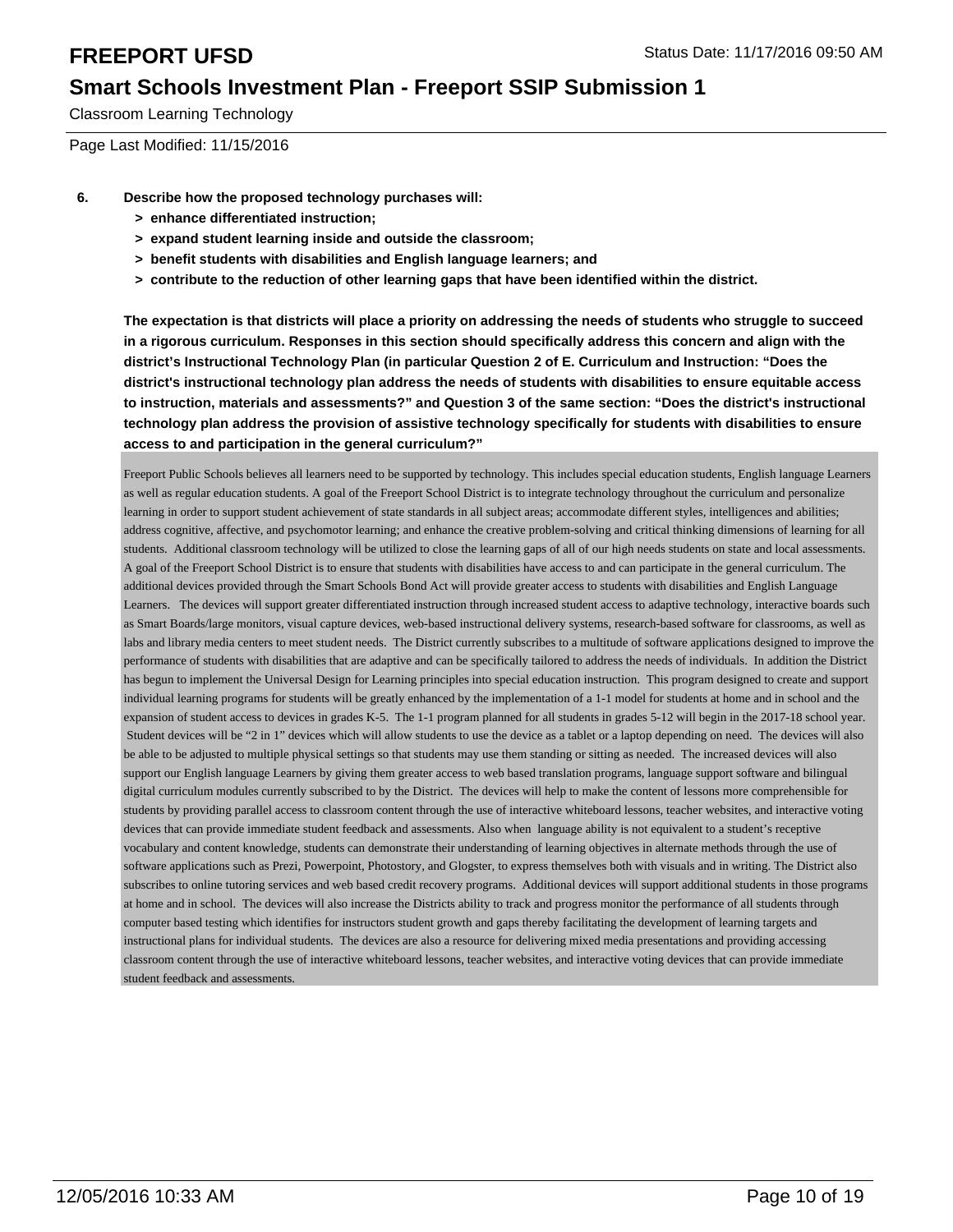Classroom Learning Technology

Page Last Modified: 11/15/2016

**7. Where appropriate, describe how the proposed technology purchases will enhance ongoing communication with parents and other stakeholders and help the district facilitate technology-based regional partnerships, including distance learning and other efforts.**

The additional devices supported through the Smart School Bond Act will enhance ongoing communication with parents and other stakeholders by increasing student access at home to teacher webpages and emails. It will also allow for greater student/parent participation in educational social networking tools such as blogs, Twitter and Facebook. Purchased devices will also include a video camera to support video conferencing and/or live chats at home and school for students as well as participation in tutoring services provided online through i-tutor. Another benefit will be increased access at home for students and families to access informational portals which include information on student progress, grades and attendance. Also, it will provide students/parents access to apps such as Classroom DOJO and Remind 101 which communicate to parents information on student behavior and student assignments. The District also many regional partnerships in our science research program with Cold Spring Harbor, Stony Brook University and Brookhaven National Laboratory which require the ability for students to collaborate and communicate online with researchers. This will be greatly enhanced through a 1-1 home-school model. The District is adopting the Google for Education platform which will include a wide array of resources to support the communication opportunities listed above.

**8. Describe the district's plan to provide professional development to ensure that administrators, teachers and staff can employ the technology purchased to enhance instruction successfully.**

**Note: This response should be aligned and expanded upon in accordance with your district's response to Question 1 of F. Professional Development of your Instructional Technology Plan: "Please provide a summary of professional development offered to teachers and staff, for the time period covered by this plan, to support technology to enhance teaching and learning. Please include topics, audience and method of delivery within your summary."**

Professional Development for the expansion of student devices, interactive boards and a 1-1 home-school model intends to support the utilization of technology to enhance teaching and learning. Professional development will be provided to administrators, teachers, teaching assistants and aides. Learning targets for staff will be developed based on a needs assessment of student learning gaps and the instructional practice needs for staff. It will also include an analysis of the professional development requirements for the implementation Smart Schools Bond Act initiatives such as the implementation of the 1-1 computer model. Targets for professional development were established collaboratively through the work of the District Curriculum, Instruction and Assessment Council and are carefully planned through the work of a professional development planning team. A major area of professional development for the implementation of the Smart Schools Bond Act will be to train all instructional staff in the District to become Google Level 1 Educators. This is an intensive online course designed to give instructors the capacity to successfully utilize all of the resources within Google Education. These resources will support the instructional shifts and lesson designs necessary for the highly effective integration of technology to support student learning. Professional Development will be provided by a full time instructional technology coach, technology teacher leaders, Nassau BOCES Model School specialists, library media specialists, district administrators and consultants. In addition, the Freeport Teacher Center plays an active role in providing professional development in technology skills for teachers. In addition to training in Google Education, professional development will also include the effective use of i-pads to support student learning, best practices in 1-1 classroom models, integrating CAD software into technology courses, leveraging Discovery Education web based curriculum to support all students, videoconferencing training, effective use of Scantron Prosper Software to promote data driven instruction, identifying and utilizing assistive technology to support students with disabilities, accessing and using Learning Management Systems(Compass, Haiku), student collaboration, innovative interactive board instruction, 3D printing, Virtual Learning Hardware and Software(Z-Space), Common Core Standards, digital music curriculum and leveraging technology to facilitate parent communication. Professional development is offered through a variety of methods aligned to the NYS Professional Development Standards. They incorporate the diverse needs of learners, are collaborative in design and research based. Learning targets and coaching are embedded in the school day and allow for staff to integrate new strategies and reflect as a learning community on the impact of their new learning on content knowledge and pedagogy. Special attention is given in all workshops to the learning needs of specialized groups of students such as English Language Learners and Special Education students. In addition, all staff has access to an extensive online professional development library which allows them independently search and study effective practices for the integration of technology into instruction. Professional development events in the District are scheduled through the My Learning Plan web based management system and staff are required to complete an exit evaluation survey for each event. This feedback is used to inform and design future workshops.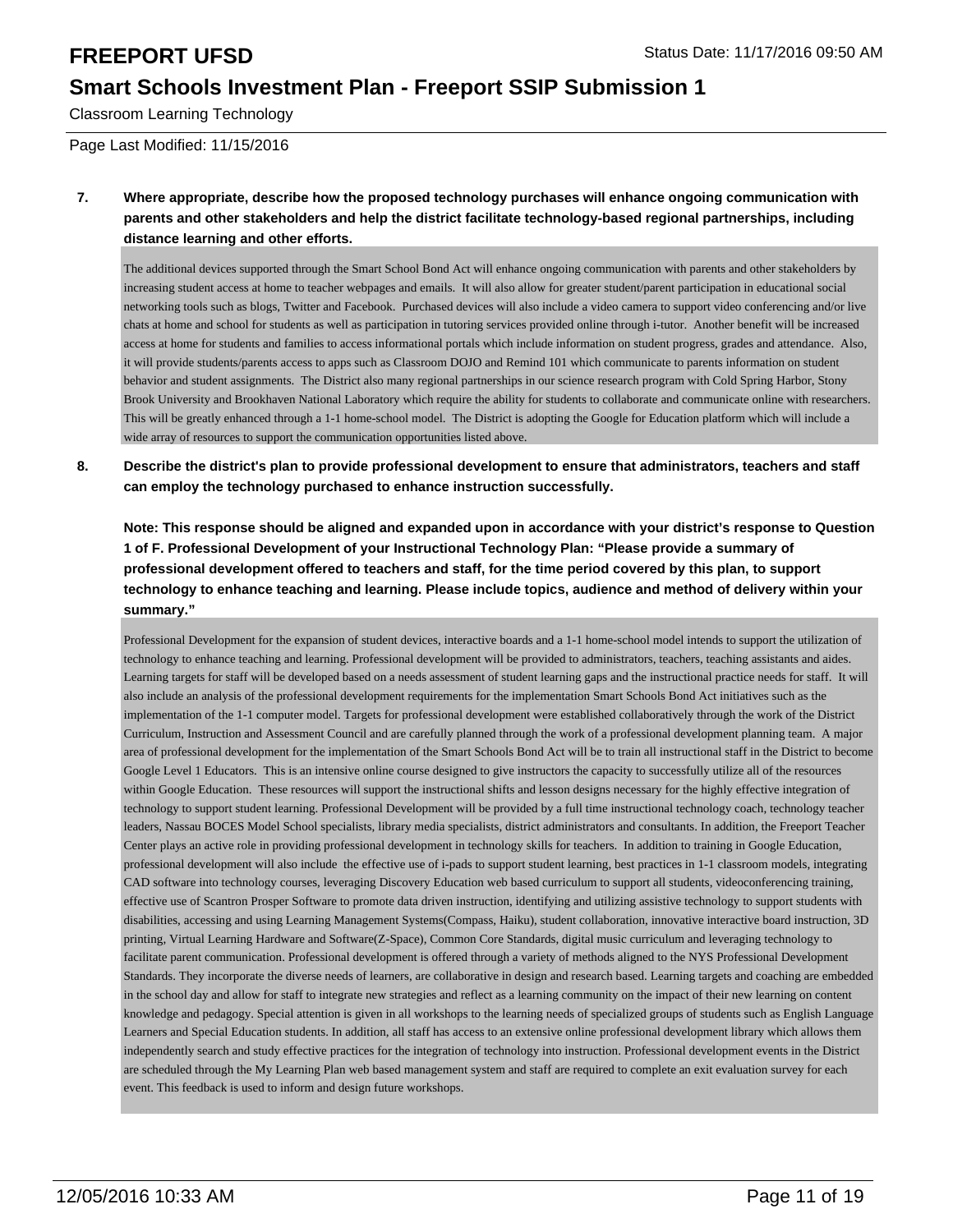Classroom Learning Technology

Page Last Modified: 11/15/2016

**9. Districts must contact the SUNY/CUNY teacher preparation program that supplies the largest number of the district's new teachers to request advice on innovative uses and best practices at the intersection of pedagogy and educational technology.**

By checking this box, you certify that you have contacted the SUNY/CUNY teacher preparation program that supplies the largest number of your new teachers to request advice on these issues.

**9a. Please enter the name of the SUNY or CUNY Institution that you contacted.**

SUNY Stony Brook

**9b. Enter the primary Institution phone number.**

631-632-7783

**9c. Enter the name of the contact person with whom you consulted and/or will be collaborating with on innovative uses of technology and best practices.**

Dr. Dorit Kaufman

**10. A district whose Smart Schools Investment Plan proposes the purchase of technology devices and other hardware must account for nonpublic schools in the district.**

**Are there nonpublic schools within your school district?**

Yes  $\square$  No

**10a. Describe your plan to loan purchased hardware to nonpublic schools within your district. The plan should use your district's nonpublic per-student loan amount calculated below, within the framework of the guidance. Please enter the date by which nonpublic schools must request classroom technology items. Also, specify in your response the devices that the nonpublic schools have requested, as well as in the in the Budget and the Expenditure Table at the end of the page.**

The district has contacted and consulted with non-public schools to identify a plan for the loan of purchased technologies to such schools within district boundaries. Freeport Public Schools will accept documentation from the Non-Public schools, detailing the request for classroom learning technologies that will be made available for loan through the Smart Schools Bond Act, once the investment has been approved. The district will accept a request from Non-Public schools, no later than June 1st of a current school year for loans commencing the following school year, stating the details for the type of equipment, specified quantities, and any additional information that will be helpful to the loan of the allowable technologies. At this time, the Non-Public schools in the District are developing their plans to identify the quantities, cost and specifications of the requested equipment, based on the allocations that were determined through our calculations, noted below.

**10b. A final Smart Schools Investment Plan cannot be approved until school authorities have adopted regulations specifying the date by which requests from nonpublic schools for the purchase and loan of Smart Schools Bond Act classroom technology must be received by the district.**

 $\blacksquare$ By checking this box, you certify that you have such a plan and associated regulations in place that have been made public.

### **11. Nonpublic Classroom Technology Loan Calculator**

**The Smart Schools Bond Act provides that any Classroom Learning Technology purchases made using Smart Schools funds shall be lent, upon request, to nonpublic schools in the district. However, no school district shall be required to loan technology in amounts greater than the total obtained and spent on technology pursuant to the Smart Schools Bond Act and the value of such loan may not exceed the total of \$250 multiplied by the nonpublic school enrollment in the base year at the time of enactment.**

**See:**

**http://www.p12.nysed.gov/mgtserv/smart\_schools/docs/Smart\_Schools\_Bond\_Act\_Guidance\_04.27.15\_Final.pdf.**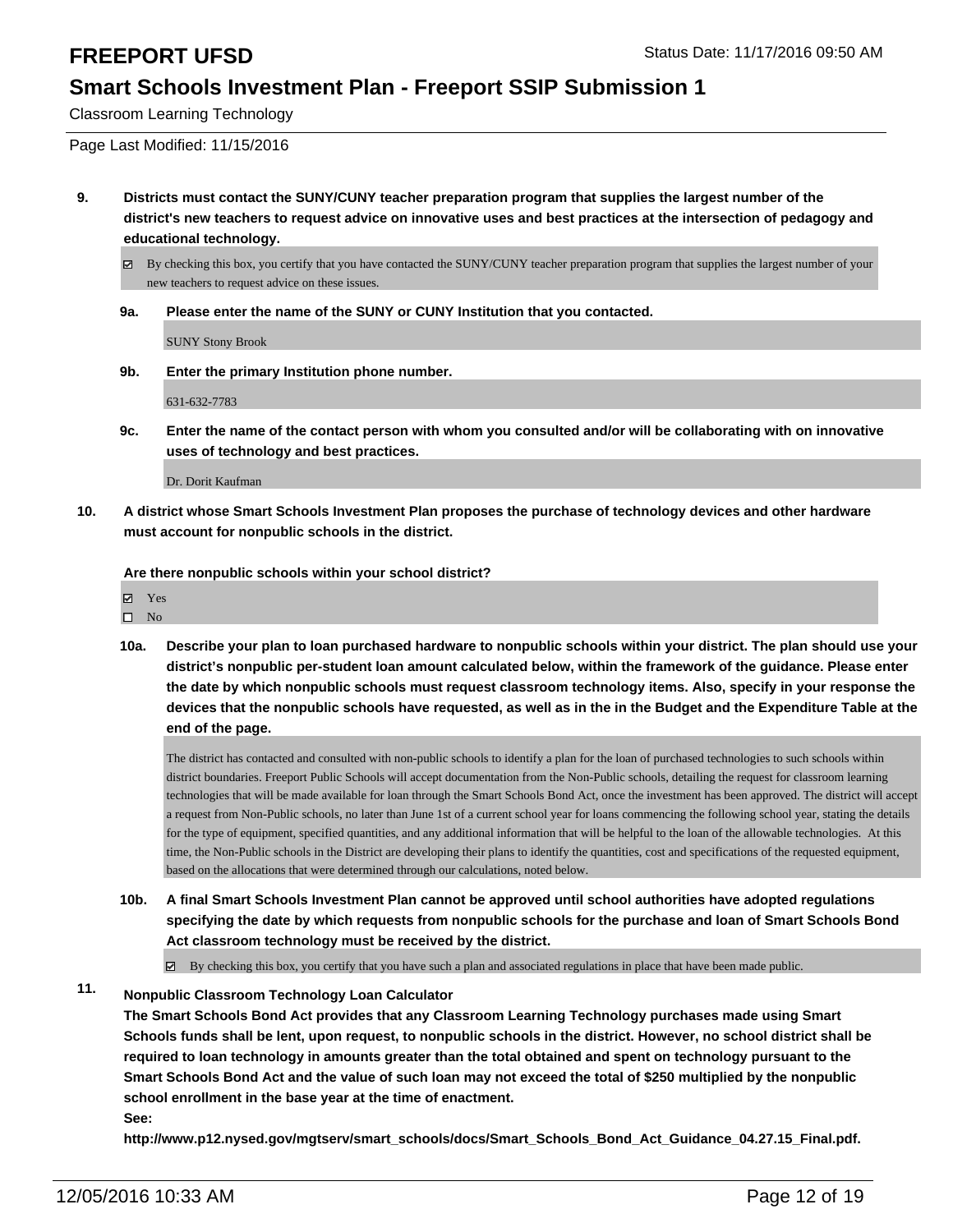Classroom Learning Technology

Page Last Modified: 11/15/2016

|                                     | 1. Classroom<br>Technology<br>Sub-allocation | 2. Public<br>Enrollment<br>$(2014 - 15)$ | 3. Nonpublic<br><b>Enrollment</b><br>(2014-15) | l 4. Sum of<br>l Public and<br>l Nonpublic<br>Enrollment | l 5. Total Per<br>Pupil Sub-<br>lallocation | 6. Total<br>Nonpublic Loan<br>Amount |
|-------------------------------------|----------------------------------------------|------------------------------------------|------------------------------------------------|----------------------------------------------------------|---------------------------------------------|--------------------------------------|
| Calculated Nonpublic Loan<br>Amount | 3,041,089                                    | 6.743                                    | 142                                            | 6.885                                                    | 442                                         | 35.500                               |

**12. To ensure the sustainability of technology purchases made with Smart Schools funds, districts must demonstrate a long-term plan to maintain and replace technology purchases supported by Smart Schools Bond Act funds. This sustainability plan shall demonstrate a district's capacity to support recurring costs of use that are ineligible for Smart Schools Bond Act funding such as device maintenance, technical support, Internet and wireless fees, maintenance of hotspots, staff professional development, building maintenance and the replacement of incidental items. Further, such a sustainability plan shall include a long-term plan for the replacement of purchased devices and equipment at the end of their useful life with other funding sources.**

By checking this box, you certify that the district has a sustainability plan as described above.

**13. Districts must ensure that devices purchased with Smart Schools Bond funds will be distributed, prepared for use, maintained and supported appropriately. Districts must maintain detailed device inventories in accordance with generally accepted accounting principles.**

 $\boxtimes$  By checking this box, you certify that the district has a distribution and inventory management plan and system in place.

**14. If you are submitting an allocation for Classroom Learning Technology complete this table. Note that the calculated Total at the bottom of the table must equal the Total allocation for this category that you entered in the SSIP Overview overall budget.**

|                         | Sub-Allocation |
|-------------------------|----------------|
| Interactive Whiteboards | 330,000        |
| Computer Servers        | l 0            |
| Desktop Computers       | l 0            |
| Laptop Computers        | 2,051,900      |
| <b>Tablet Computers</b> | 159,180        |
| Other Costs             | 500,009        |
| Totals:                 | 3,041,089      |

**15. Please detail the type, quantity, per unit cost and total cost of the eligible items under each sub-category. This is especially important for any expenditures listed under the "Other" category. All expenditures must be capital-bond eligible to be reimbursed through the SSBA. If you have any questions, please contact us directly through smartschools@nysed.gov.**

**Please specify in the "Item to be Purchased" field which specific expenditures and items are planned to meet the district's nonpublic loan requirement, if applicable.**

**NOTE: Wireless Access Points that will be loaned/purchased for nonpublic schools should ONLY be included in this category, not under School Connectivity, where public school districts would list them.**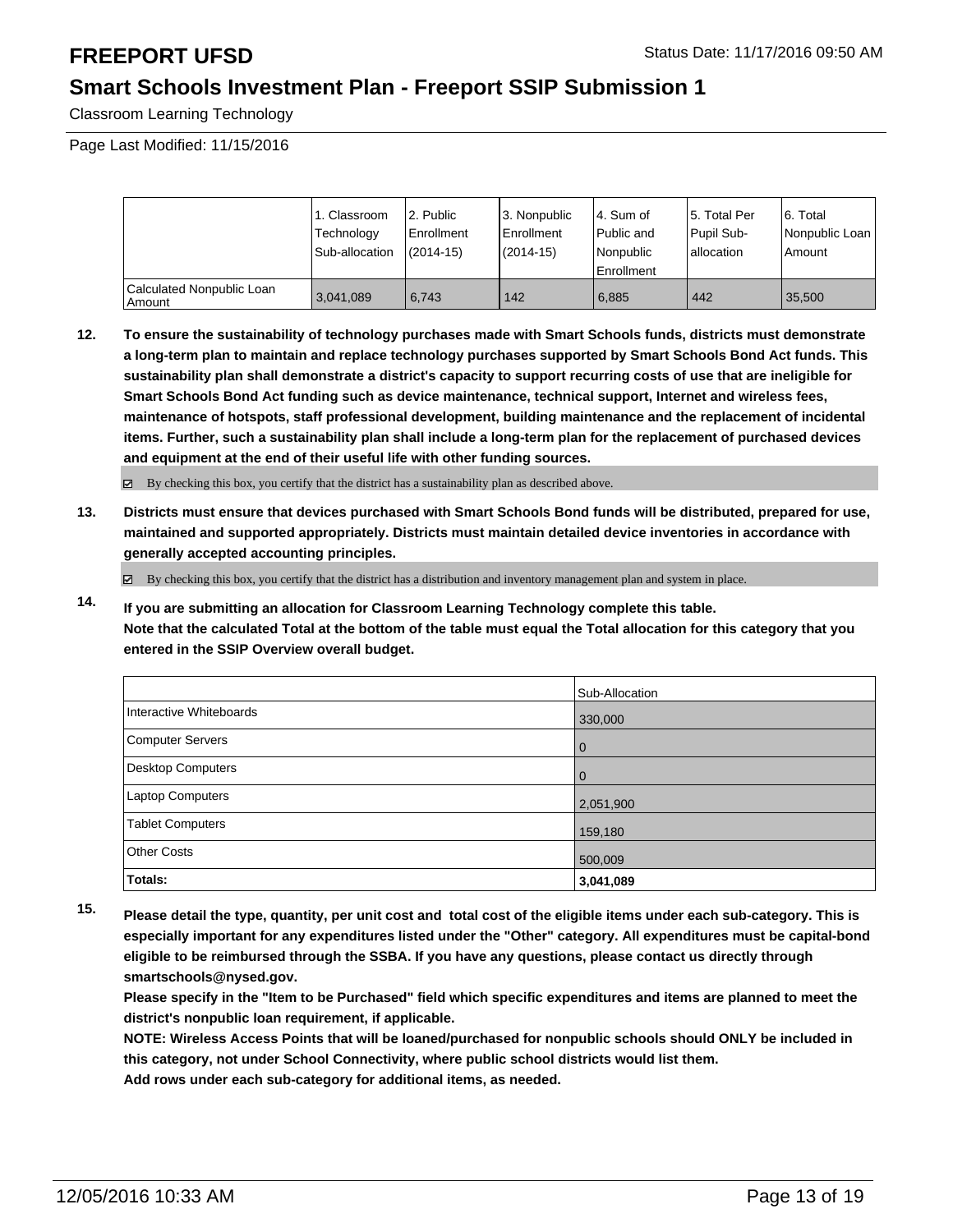# **Smart Schools Investment Plan - Freeport SSIP Submission 1**

Classroom Learning Technology

Page Last Modified: 11/15/2016

| Select the allowable expenditure | Item to be Purchased                | Quantity | Cost per Item | <b>Total Cost</b> |
|----------------------------------|-------------------------------------|----------|---------------|-------------------|
| type.                            |                                     |          |               |                   |
| Repeat to add another item under |                                     |          |               |                   |
| each type.                       |                                     |          |               |                   |
| Interactive Whiteboards          | Sharp Aquos Board                   | 110      | 3,000         | 330,000           |
| <b>Laptop Computers</b>          | Lenovo Yoga 2 in 1 Convertible      | 5780     | 355           | 2,051,900         |
|                                  | <b>Touchscreen Chromebook</b>       |          |               |                   |
| <b>Tablet Computers</b>          | Apple Ipad Air 2 32GB               | 420      | 379           | 159,180           |
| <b>Other Costs</b>               | Charging carts for Tablets/Laptops  | 70       | 1,500         | 105,000           |
| <b>Other Costs</b>               | Non public equipment - Unidentified | 1        | 35,500        | 35,500            |
| <b>Other Costs</b>               | Google Chrome Management            | 5780     | 27            | 153,170           |
| <b>Other Costs</b>               | Lenovo Case                         | 5780     | 29            | 169,354           |
| <b>Other Costs</b>               | Lenovo Configuration                | 5780     | 5             | 28,900            |
| <b>Other Costs</b>               | Apple Ipad Case                     | 420      | 19            | 8,085             |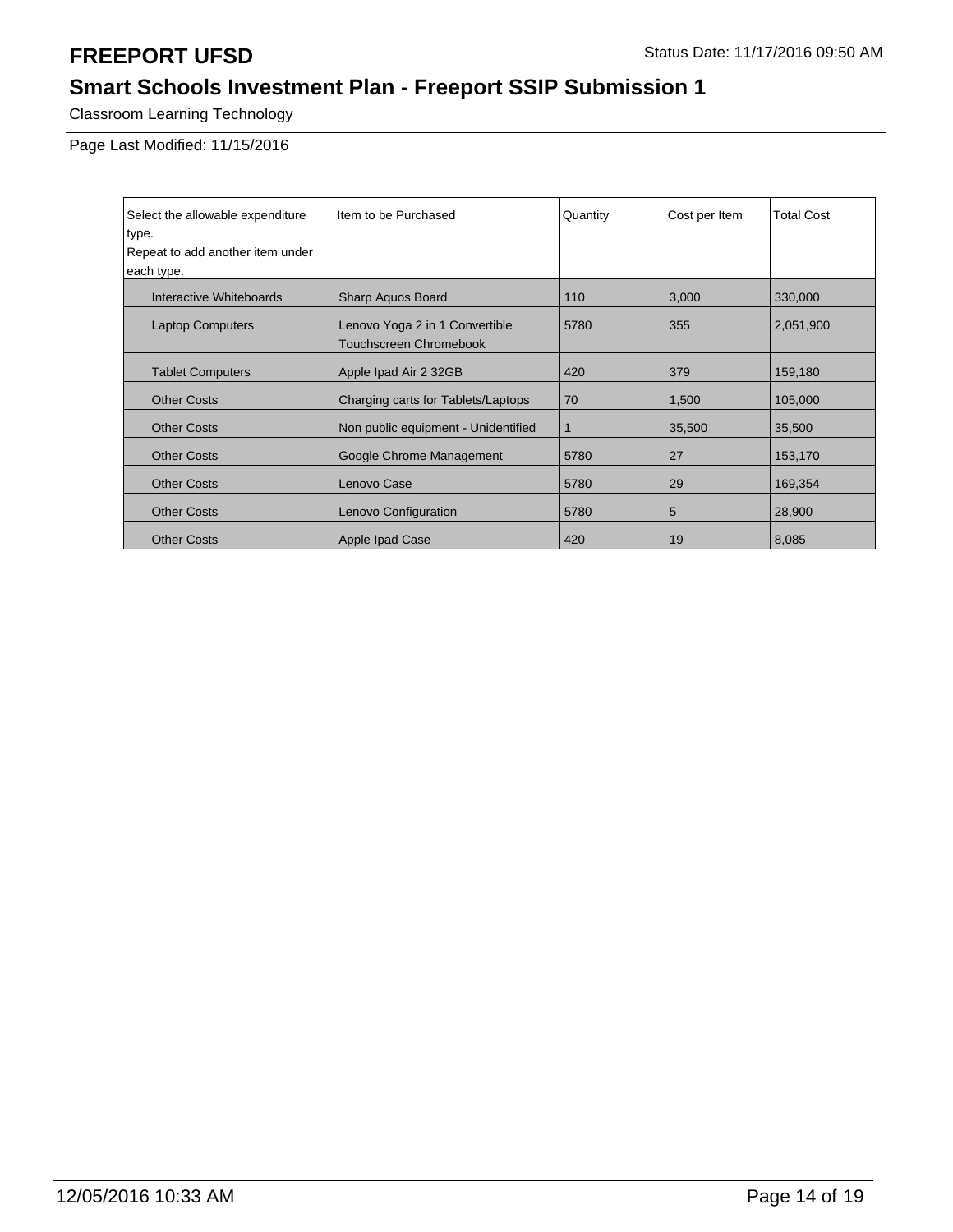Pre-Kindergarten Classrooms

Page Last Modified: 07/22/2016

**1. Provide information regarding how and where the district is currently serving pre-kindergarten students and justify the need for additional space with enrollment projections over 3 years.**

(No Response)

- **2. Describe the district's plan to construct, enhance or modernize education facilities to accommodate prekindergarten programs. Such plans must include:**
	- **Specific descriptions of what the district intends to do to each space;**
	- **An affirmation that pre-kindergarten classrooms will contain a minimum of 900 square feet per classroom;**
	- **The number of classrooms involved;**
	- **The approximate construction costs per classroom; and**
	- **Confirmation that the space is district-owned or has a long-term lease that exceeds the probable useful life of the improvements.**

(No Response)

**3. Smart Schools Bond Act funds may only be used for capital construction costs. Describe the type and amount of additional funds that will be required to support ineligible ongoing costs (e.g. instruction, supplies) associated with any additional pre-kindergarten classrooms that the district plans to add.**

(No Response)

**4. All plans and specifications for the erection, repair, enlargement or remodeling of school buildings in any public school district in the State must be reviewed and approved by the Commissioner. Districts that plan capital projects using their Smart Schools Bond Act funds will undergo a Preliminary Review Process by the Office of Facilities Planning.**

**Please indicate on a separate row each project number given to you by the Office of Facilities Planning.**

| Project Number |  |  |
|----------------|--|--|
| (No Response)  |  |  |

**5. If you have made an allocation for Pre-Kindergarten Classrooms, complete this table.**

**Note that the calculated Total at the bottom of the table must equal the Total allocation for this category that you entered in the SSIP Overview overall budget.**

|                                          | Sub-Allocation |
|------------------------------------------|----------------|
| Construct Pre-K Classrooms               | (No Response)  |
| Enhance/Modernize Educational Facilities | (No Response)  |
| Other Costs                              | (No Response)  |
| Totals:                                  |                |

**6. Please detail the type, quantity, per unit cost and total cost of the eligible items under each sub-category. This is especially important for any expenditures listed under the "Other" category. All expenditures must be capital-bond eligible to be reimbursed through the SSBA. If you have any questions, please contact us directly through smartschools@nysed.gov.**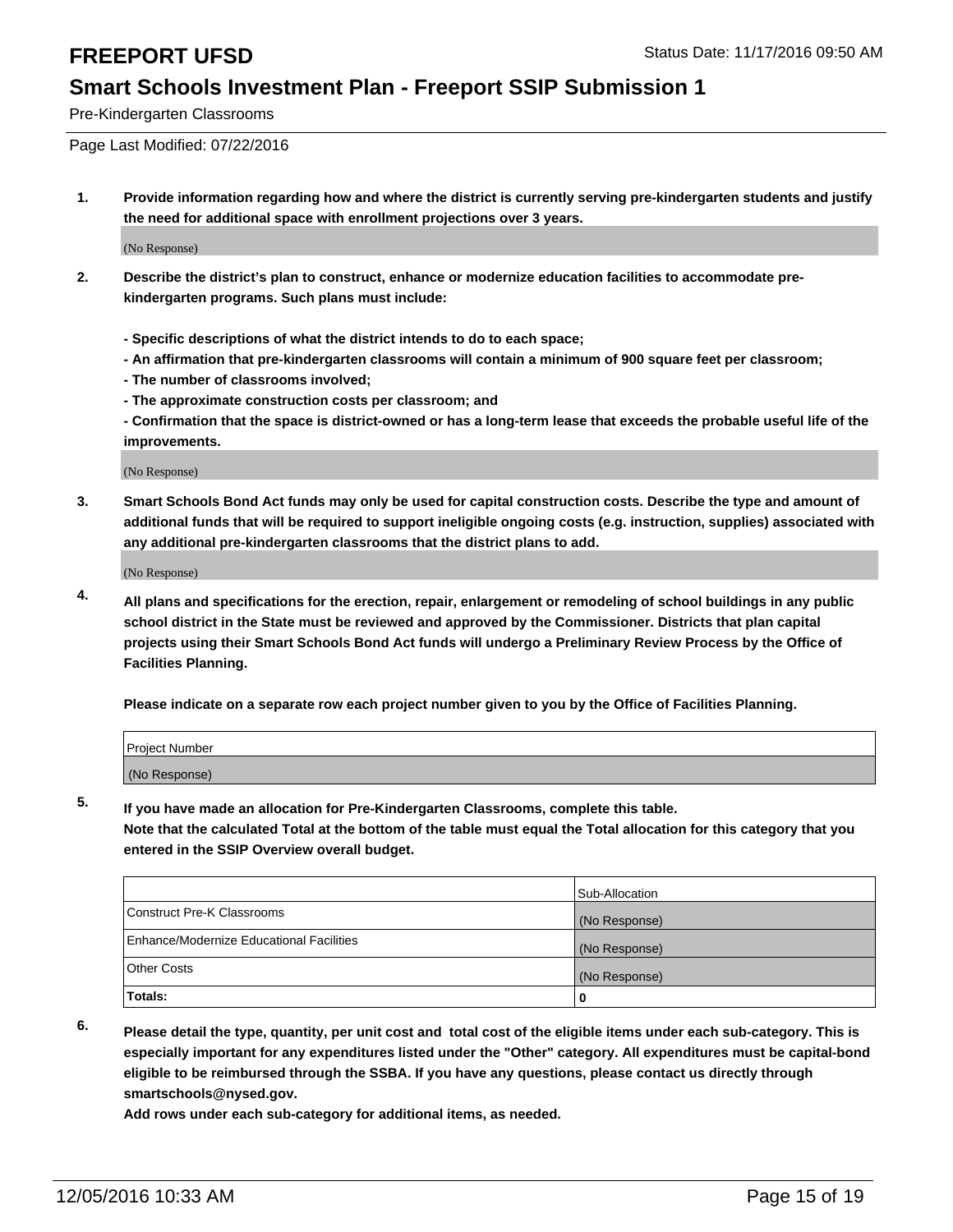# **Smart Schools Investment Plan - Freeport SSIP Submission 1**

Pre-Kindergarten Classrooms

Page Last Modified: 07/22/2016

| Select the allowable expenditure | Item to be purchased | Quantity      | Cost per Item | Total Cost    |
|----------------------------------|----------------------|---------------|---------------|---------------|
| type.                            |                      |               |               |               |
| Repeat to add another item under |                      |               |               |               |
| each type.                       |                      |               |               |               |
| (No Response)                    | (No Response)        | (No Response) | (No Response) | (No Response) |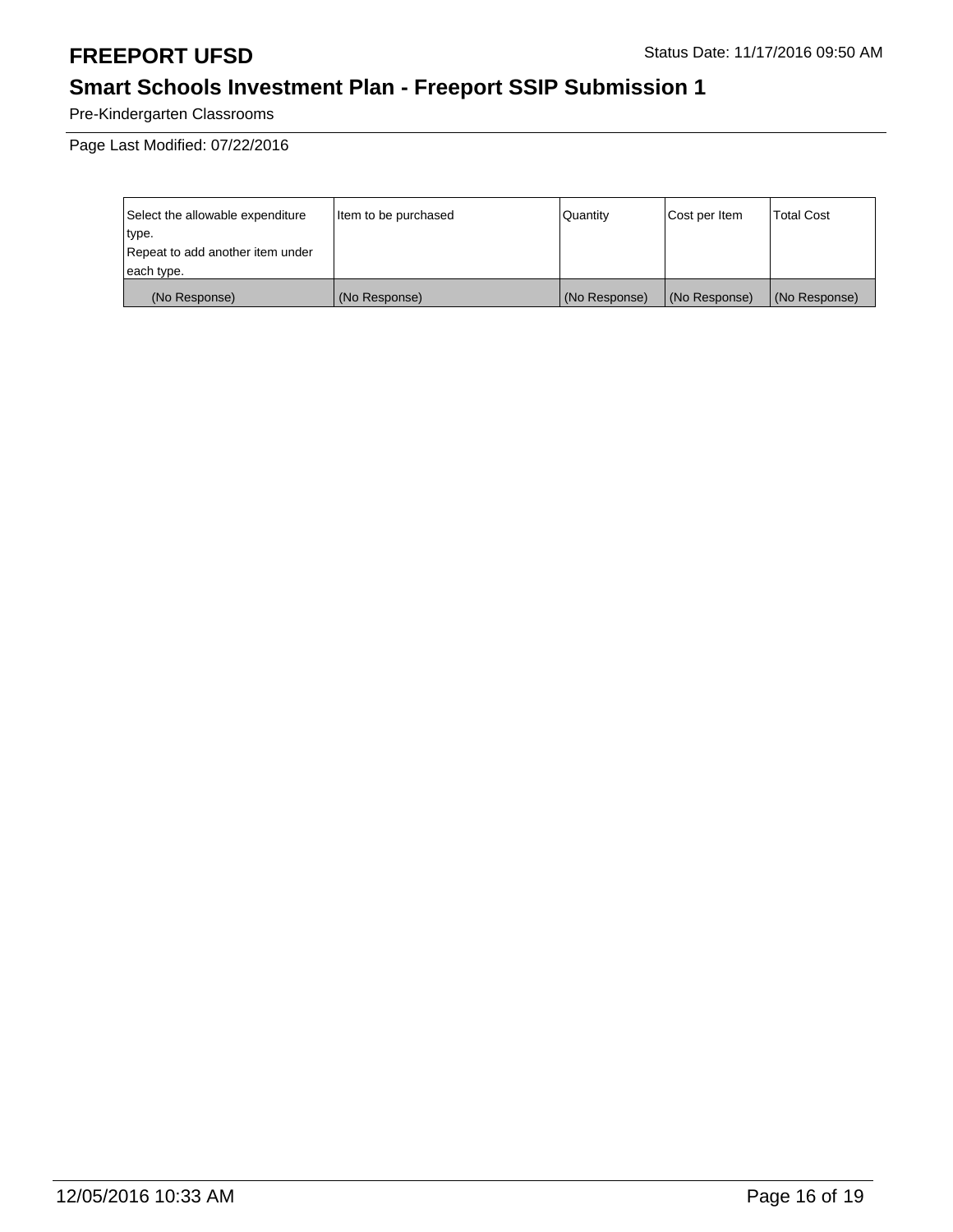Replace Transportable Classrooms

Page Last Modified: 10/31/2016

**1. Describe the district's plan to construct, enhance or modernize education facilities to provide high-quality instructional space by replacing transportable classrooms.**

1.

**2. All plans and specifications for the erection, repair, enlargement or remodeling of school buildings in any public school district in the State must be reviewed and approved by the Commissioner. Districts that plan capital projects using their Smart Schools Bond Act funds will undergo a Preliminary Review Process by the Office of Facilities Planning.**

**Please indicate on a separate row each project number given to you by the Office of Facilities Planning.**

| <b>Project Number</b> |  |
|-----------------------|--|
| (No Response)         |  |

**3. For large projects that seek to blend Smart Schools Bond Act dollars with other funds, please note that Smart Schools Bond Act funds can be allocated on a pro rata basis depending on the number of new classrooms built that directly replace transportable classroom units.**

**If a district seeks to blend Smart Schools Bond Act dollars with other funds describe below what other funds are being used and what portion of the money will be Smart Schools Bond Act funds.**

(No Response)

**4. If you have made an allocation for Replace Transportable Classrooms, complete this table. Note that the calculated Total at the bottom of the table must equal the Total allocation for this category that you entered in the SSIP Overview overall budget.**

|                                                | Sub-Allocation |
|------------------------------------------------|----------------|
| Construct New Instructional Space              | (No Response)  |
| Enhance/Modernize Existing Instructional Space | (No Response)  |
| Other Costs                                    | (No Response)  |
| 'Totals:                                       |                |

**5. Please detail the type, quantity, per unit cost and total cost of the eligible items under each sub-category. This is especially important for any expenditures listed under the "Other" category. All expenditures must be capital-bond eligible to be reimbursed through the SSBA. If you have any questions, please contact us directly through smartschools@nysed.gov.**

| Select the allowable expenditure | Item to be purchased | Quantity      | Cost per Item | <b>Total Cost</b> |
|----------------------------------|----------------------|---------------|---------------|-------------------|
| type.                            |                      |               |               |                   |
| Repeat to add another item under |                      |               |               |                   |
| each type.                       |                      |               |               |                   |
| (No Response)                    | (No Response)        | (No Response) | (No Response) | (No Response)     |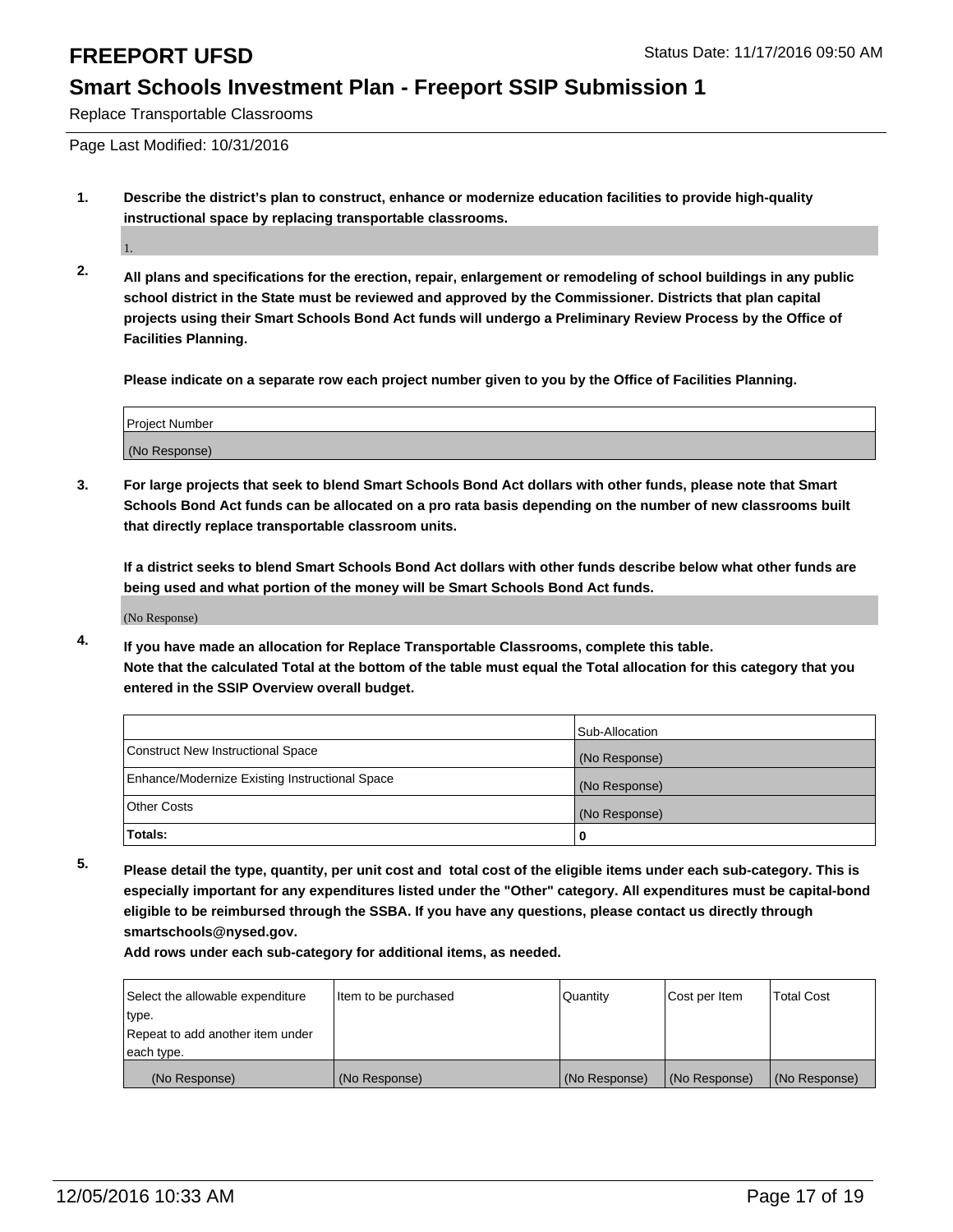High-Tech Security Features

Page Last Modified: 11/15/2016

**1. Describe how you intend to use Smart Schools Bond Act funds to install high-tech security features in school buildings and on school campuses.**

(No Response)

**2. All plans and specifications for the erection, repair, enlargement or remodeling of school buildings in any public school district in the State must be reviewed and approved by the Commissioner. Districts that plan capital projects using their Smart Schools Bond Act funds will undergo a Preliminary Review Process by the Office of Facilities Planning.** 

**Please indicate on a separate row each project number given to you by the Office of Facilities Planning.**

| Project Number |  |
|----------------|--|
| (No Response)  |  |

- **3. Was your project deemed eligible for streamlined Review?**
	- Yes
	- $\square$  No
- **4. Include the name and license number of the architect or engineer of record.**

| 'Name         | License Number |
|---------------|----------------|
| (No Response) | (No Response)  |

**5. If you have made an allocation for High-Tech Security Features, complete this table. Note that the calculated Total at the bottom of the table must equal the Total allocation for this category that you entered in the SSIP Overview overall budget.**

|                                                      | Sub-Allocation |
|------------------------------------------------------|----------------|
| Capital-Intensive Security Project (Standard Review) | (No Response)  |
| <b>Electronic Security System</b>                    | (No Response)  |
| <b>Entry Control System</b>                          | (No Response)  |
| Approved Door Hardening Project                      | (No Response)  |
| <b>Other Costs</b>                                   | (No Response)  |
| Totals:                                              | 0              |

**6. Please detail the type, quantity, per unit cost and total cost of the eligible items under each sub-category. This is especially important for any expenditures listed under the "Other" category. All expenditures must be capital-bond eligible to be reimbursed through the SSBA. If you have any questions, please contact us directly through smartschools@nysed.gov.**

| Select the allowable expenditure | Item to be purchased | Quantity      | Cost per Item | <b>Total Cost</b> |
|----------------------------------|----------------------|---------------|---------------|-------------------|
| type.                            |                      |               |               |                   |
| Repeat to add another item under |                      |               |               |                   |
| each type.                       |                      |               |               |                   |
| (No Response)                    | (No Response)        | (No Response) | (No Response) | (No Response)     |